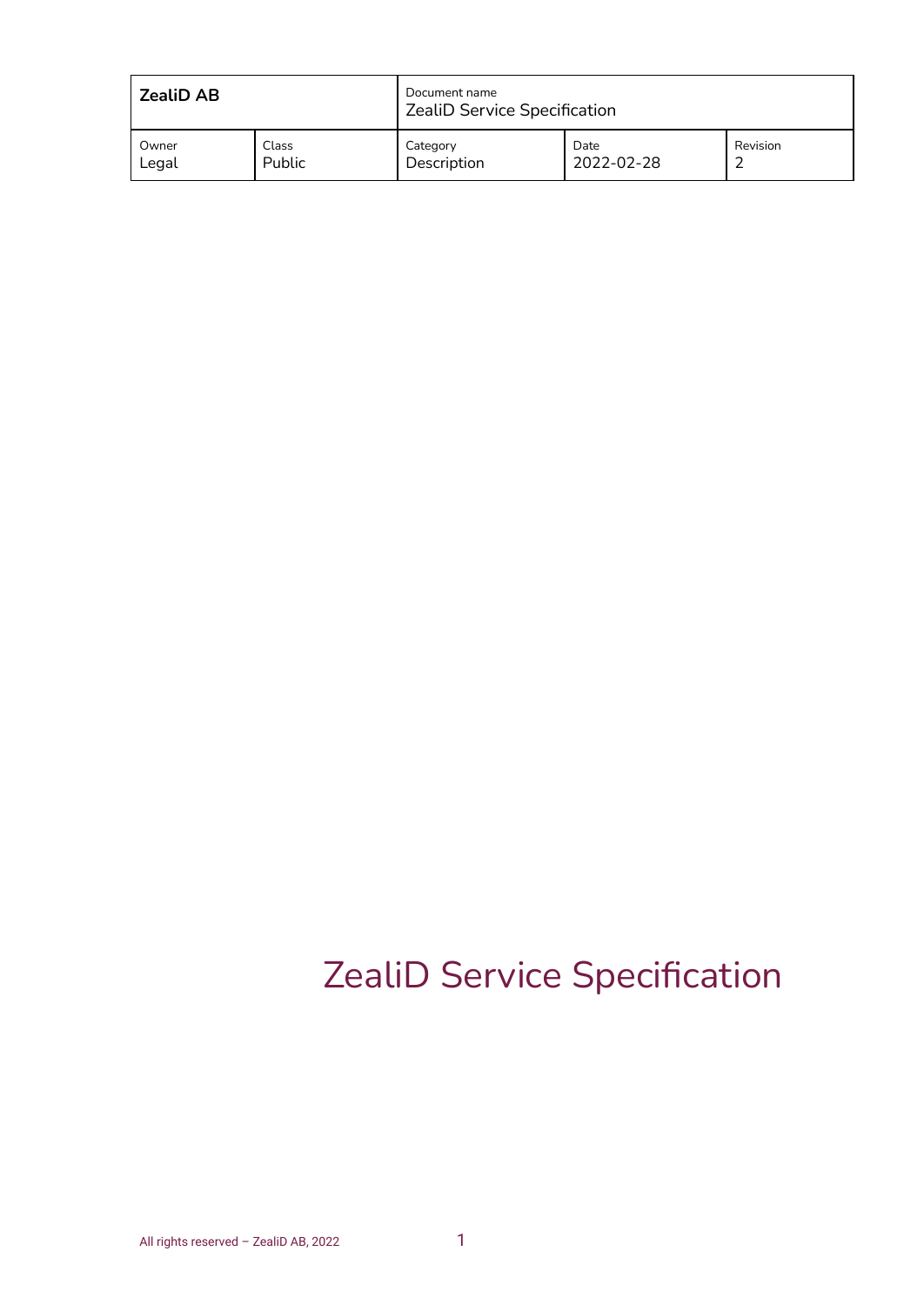| <b>ZealiD AB</b> |        | Document name<br>ZealiD Service Specification |            |          |
|------------------|--------|-----------------------------------------------|------------|----------|
| Owner            | Class  | Category                                      | Date       | Revision |
| Legal            | Public | Description                                   | 2022-02-28 |          |

| Overview                               | 5 |
|----------------------------------------|---|
| <b>Relationship to other documents</b> | 6 |
| Participants                           | 6 |
| <b>ZealiD Service Deliverables</b>     |   |
| <b>ZealiD Data Deliverables</b>        | 8 |
| <b>Customer Deliverables</b>           | 8 |
| <b>ZealiD Service Levels</b>           | 9 |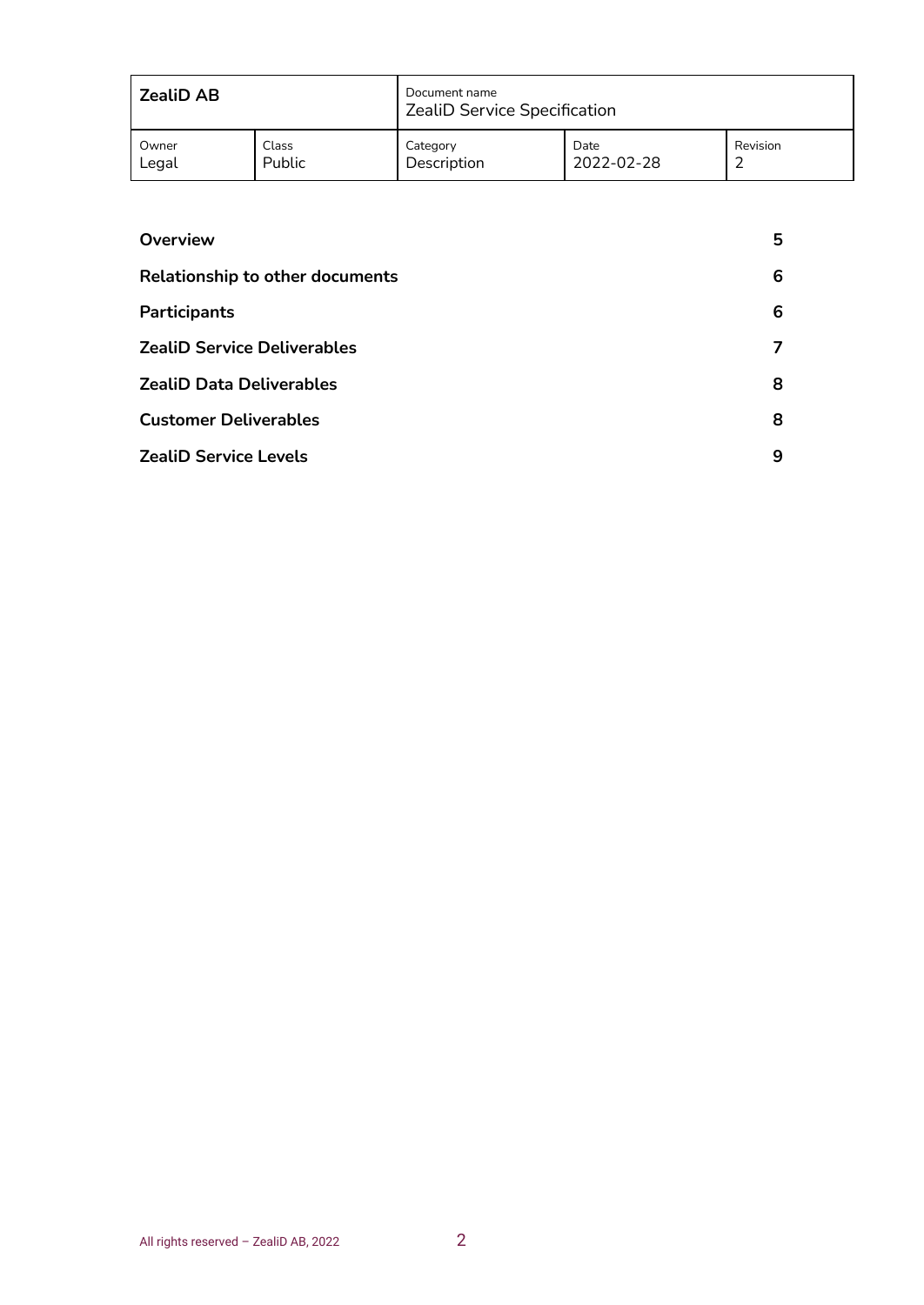| ZealiD AB |        | Document name<br><b>ZealiD Service Specification</b> |            |          |
|-----------|--------|------------------------------------------------------|------------|----------|
| Owner     | Class  | Category                                             | Date       | Revision |
| Legal     | Public | Description                                          | 2022-02-28 |          |

| "Acceptance test"  | means a test conducted to determine if the requirements<br>of the Service specification and Purchase Order is met                                  |
|--------------------|----------------------------------------------------------------------------------------------------------------------------------------------------|
|                    |                                                                                                                                                    |
| "Authentication"   | means electronic authentication: the process of<br>establishing confidence in user identities electronically<br>presented to an information system |
| "Customer"         | means a legal entity buying the Service from ZealiD to<br>be delivered either directly or via Partner                                              |
| "Developer portal" | The ZealiD web service portal that displays all<br>necessary API documentation<br>https://developer.zealid.com/                                    |
| "Fees"             | means all fees described in Fee Exhibit included in the<br>Purchase Order                                                                          |
| "Partner"          | means a ZealiD reseller partner with a pre-existing<br>integration acting as an integration partner for both<br>ZealiD and Customer to connect     |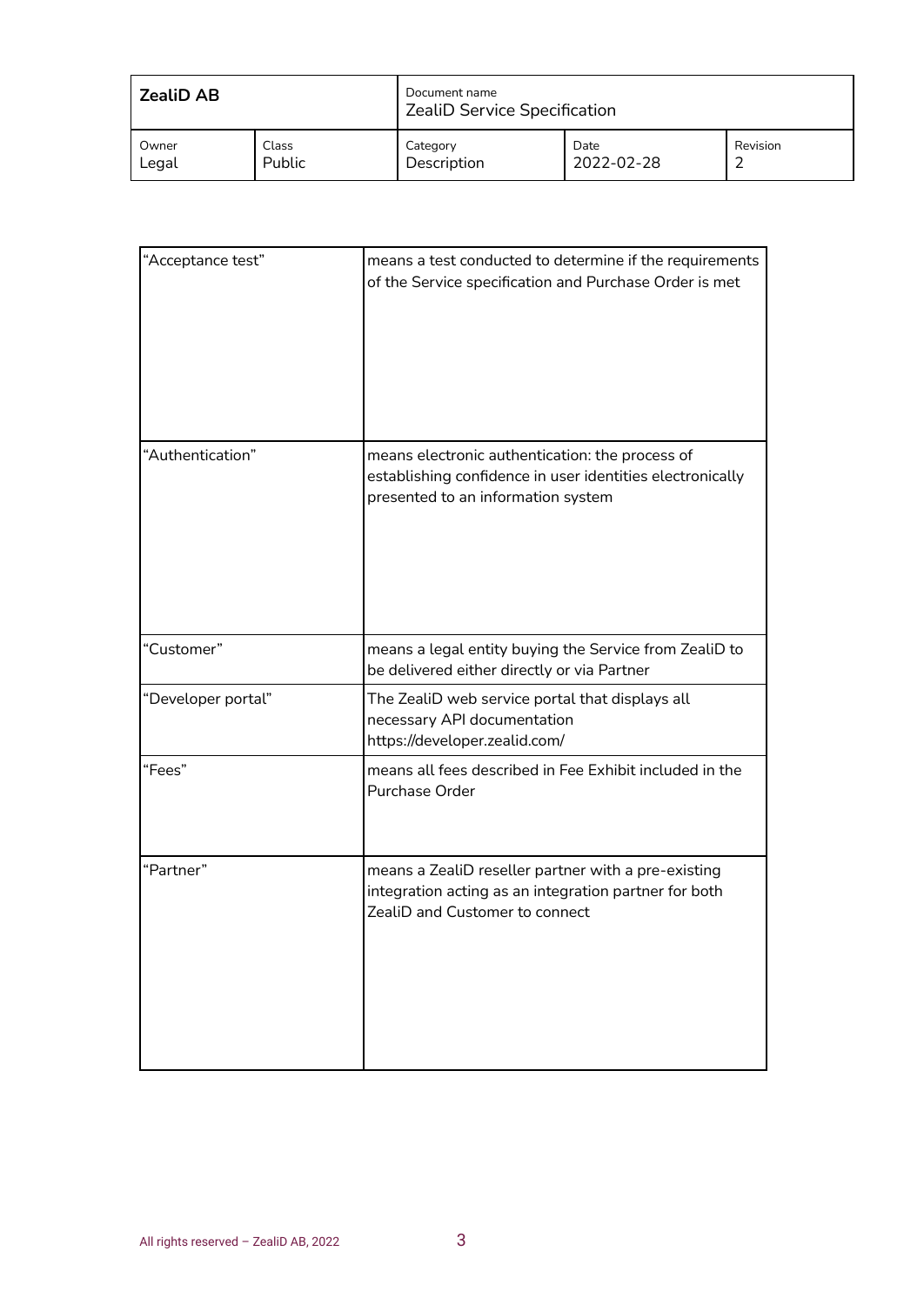| <b>ZealiD AB</b> |              | Document name<br><b>ZealiD Service Specification</b> |            |          |
|------------------|--------------|------------------------------------------------------|------------|----------|
| Owner            | <b>Class</b> | Category                                             | Date       | Revision |
| Legal            | Public       | Description                                          | 2022-02-28 |          |

| "Partner Platform"          | a software that enables integration with ZealiD such that<br>users with ZealiD app can perform registration,<br>authentication and / or electronic signing                                       |
|-----------------------------|--------------------------------------------------------------------------------------------------------------------------------------------------------------------------------------------------|
| "Recipient"                 | means a service provider, typically an ecommerce<br>merchant involved in marketing, selling and charging for<br>products and services online                                                     |
| "SaaS Service" or "Service" | means the service to be provided by the ZealiD as<br>described in ZealiD Deliverables Section below, allowing<br>the Customer to perform and coordinate activities<br>described in this document |
| "SLA"                       | means service level agreement - an agreement<br>stipulating the professional standards of data<br>communication availability required                                                            |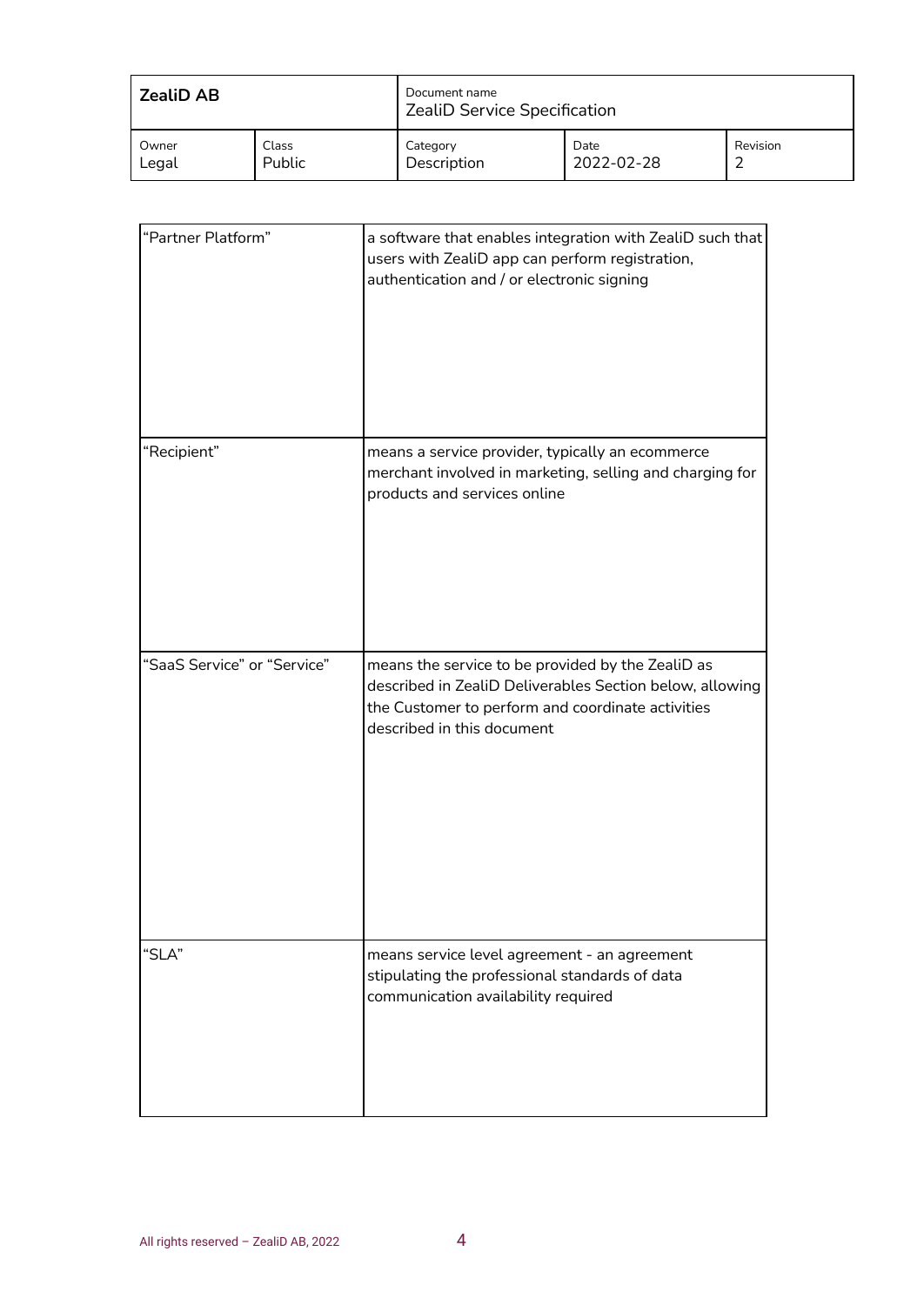| <b>ZealiD AB</b> |              | Document name<br><b>ZealiD Service Specification</b> |            |          |
|------------------|--------------|------------------------------------------------------|------------|----------|
| Owner            | <b>Class</b> | Category                                             | Date       | Revision |
| Legal            | Public       | Description                                          | 2022-02-28 |          |

| "User"     | means a natural person using ZealiD App and engaging<br>with the Customer either directly or via a Partner<br>Platform |
|------------|------------------------------------------------------------------------------------------------------------------------|
| "ZealiD"   | means ZealiD AB - the Service provider                                                                                 |
| ZealiD App | A smartphone application based on iOS or Android<br>operating systems available in Google Play or Apple<br>Appstore    |
|            |                                                                                                                        |

#### <span id="page-4-0"></span>1. Overview

The ZealiD Service (the "Service") facilitates remote identification of natural persons ("Applicants"), to which qualified certificates for signing and authentication are issued ("Subscribers"). This facilitates an array of different user journeys for companies ("Customers"). The Service caters to customers of all sizes and industries and global users.

The main components of the Service are

- ZealiD App: an iOS and Android compatible smartphone app available in Google Play and App Store
- ZealiD API: a set of REST APIs that allow the Customer online site(s), together with ZealiD app (or API/SDK and White label derivatives), to facilitate remote registration and authentication of a User as well as electronic signing of documents.
- ZealiD App API/SDK or Whitelabel: derivatives of ZealID app that allow Customers to integrate ZealiD app type services in their own app or Whitelabel version of ZealiD app.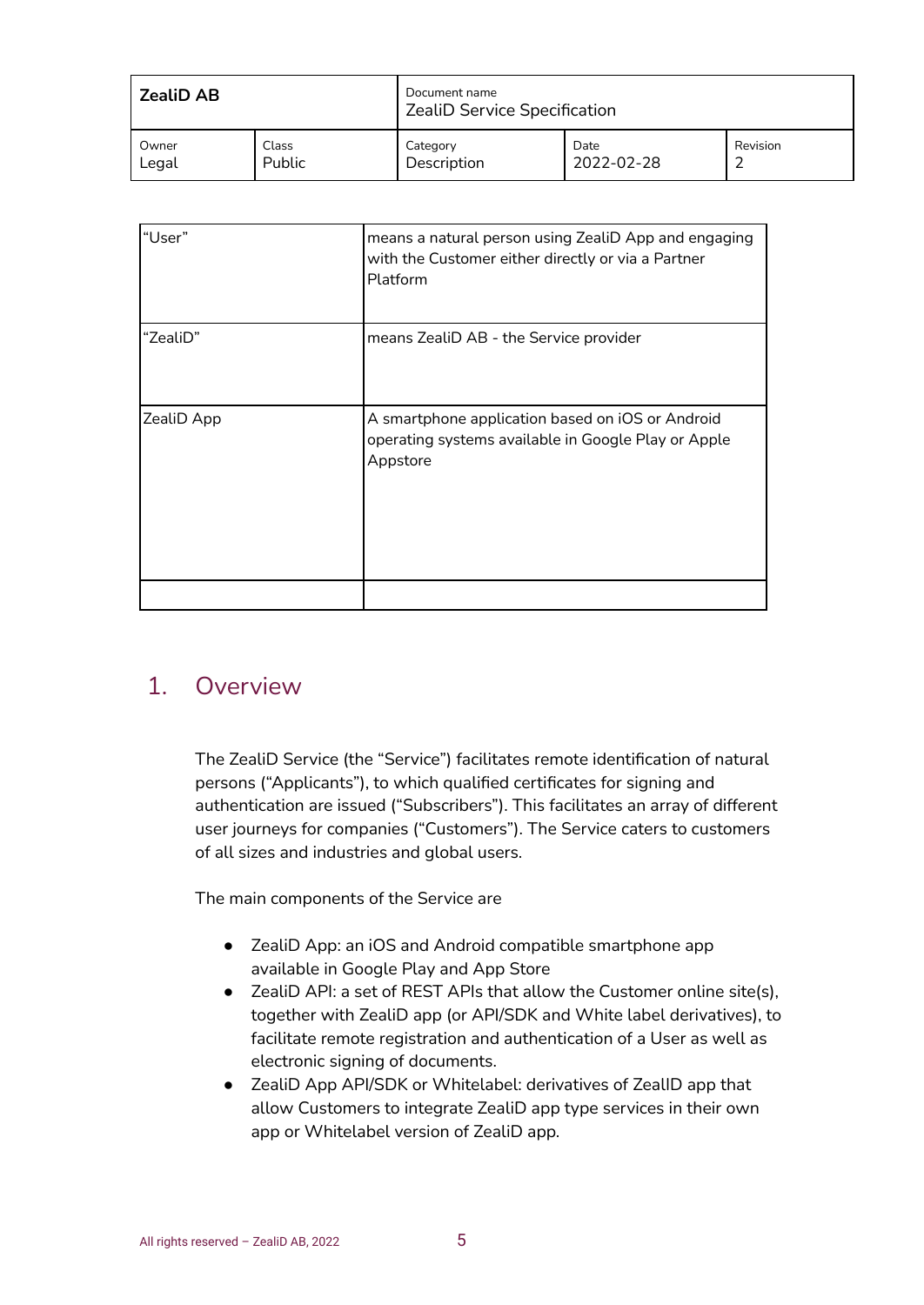| <b>ZealiD AB</b> |        | Document name<br>ZealiD Service Specification |            |          |
|------------------|--------|-----------------------------------------------|------------|----------|
| Owner            | Class  | Category                                      | Date       | Revision |
| Legal            | Public | Description                                   | 2022-02-28 |          |

ZealiD performs the Service as a Qualified Trust Service provider under the EU eIDAS regulation (see ZealiD [Repository](https://www.zealid.com/en/repository) "CPS" and "TSPS" practice statements).

#### <span id="page-5-0"></span>2. Relationship to other documents

This Service Specification follows from

a) the Purchase Order and b) the ZealiD Service Agreements between Customers and ZealiD.

Service Agreements are published on ZealiD [Repository](https://www.zealid.com/en/repository).

#### <span id="page-5-1"></span>3. Participants

Note below participants overview. ZealiD app can also be app API/SDK or White label type connections.

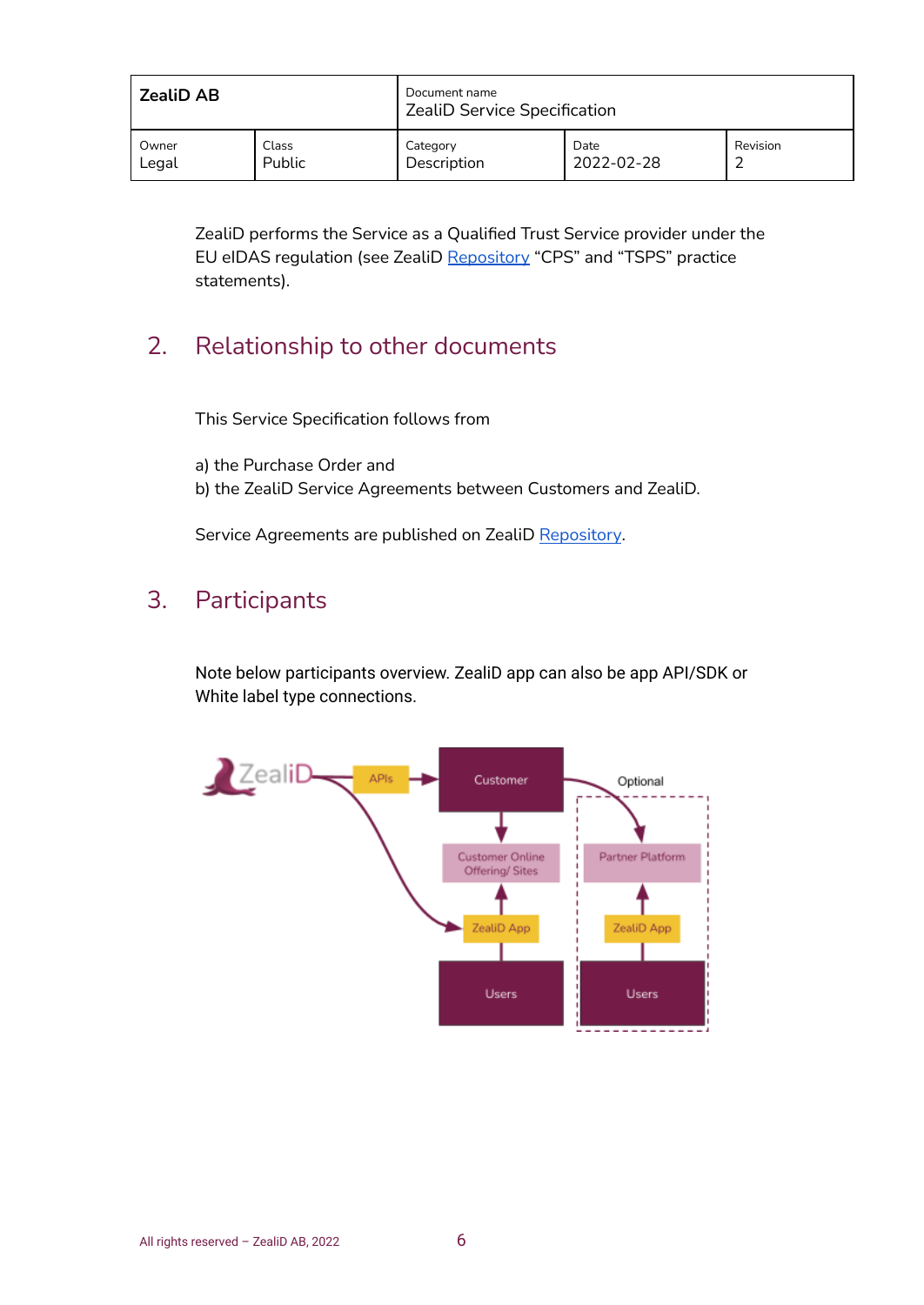| <b>ZealiD AB</b> |        | Document name<br>ZealiD Service Specification |            |          |
|------------------|--------|-----------------------------------------------|------------|----------|
| Owner            | Class  | Category                                      | Date       | Revision |
| Legal            | Public | Description                                   | 2022-02-28 |          |

## <span id="page-6-0"></span>4. ZealiD Service Deliverables

ZealiD shall:

- 1. Adhere to its published practice statements "CPS" and "TSPS" published on ZealiD [repository](https://www.zealid.com/en/repository) including fulfillment of all necessary legal requirements to deliver the Service.
- 2. Provide technical documentation in the developer [portal](https://developer.zealid.com/) and FAQs to support the integration of APIs to Customer or to a Customer Partner Platform
- 3. Provide a test environment for Customer
- 4. Provide technical support according to the Purchase Order for Customer developers to execute an effective integration and assist the Customer in creating and configuring a Customer profile on the Service.
- 5. Ensure that the customer has a fully functioning Service following the integration acceptance testing (or alternatively acceptance via partner).
- 6. Deliver to the customer the Service according to the Purchase Order as a minimum:
	- a. Remote registration in ZealiD app (or derivatives such as API/SDK or White label app)
	- b. Authentication of the end user via ZealiD app (or derivatives such as API/SDK or White label app) and necessary Customer or Partner side software as set forth in the developer portal
	- c. Reception of Customer transmitted supported file type documents (see developer portal) for execution of electronic signing
	- d. Transmitting of signed documents according to developer portal
	- e. Transmitting to the Customer all supported data related to the purchased Service as set forth in the developer portal and agreed to in the Purchase Order
	- f. if Purchase Order includes Extended data access to the data that follows from Chapter 5 below.
- 7. Manage the collection of User consent in registration and for all registrations, authentications and electronic signatures
- 8. Manage billing of Customer partner fees in a timely manner
- 9. Provide support according to the Purchase order, but as a minimum 1st and 2nd Line Customer Support for the Service during office opening hours CET 0900-1800 weekdays
- 10. Provide End User Support according to Purchase order, but as a minimum the published Support opening hours (minimum CET 0900-1800 during business days).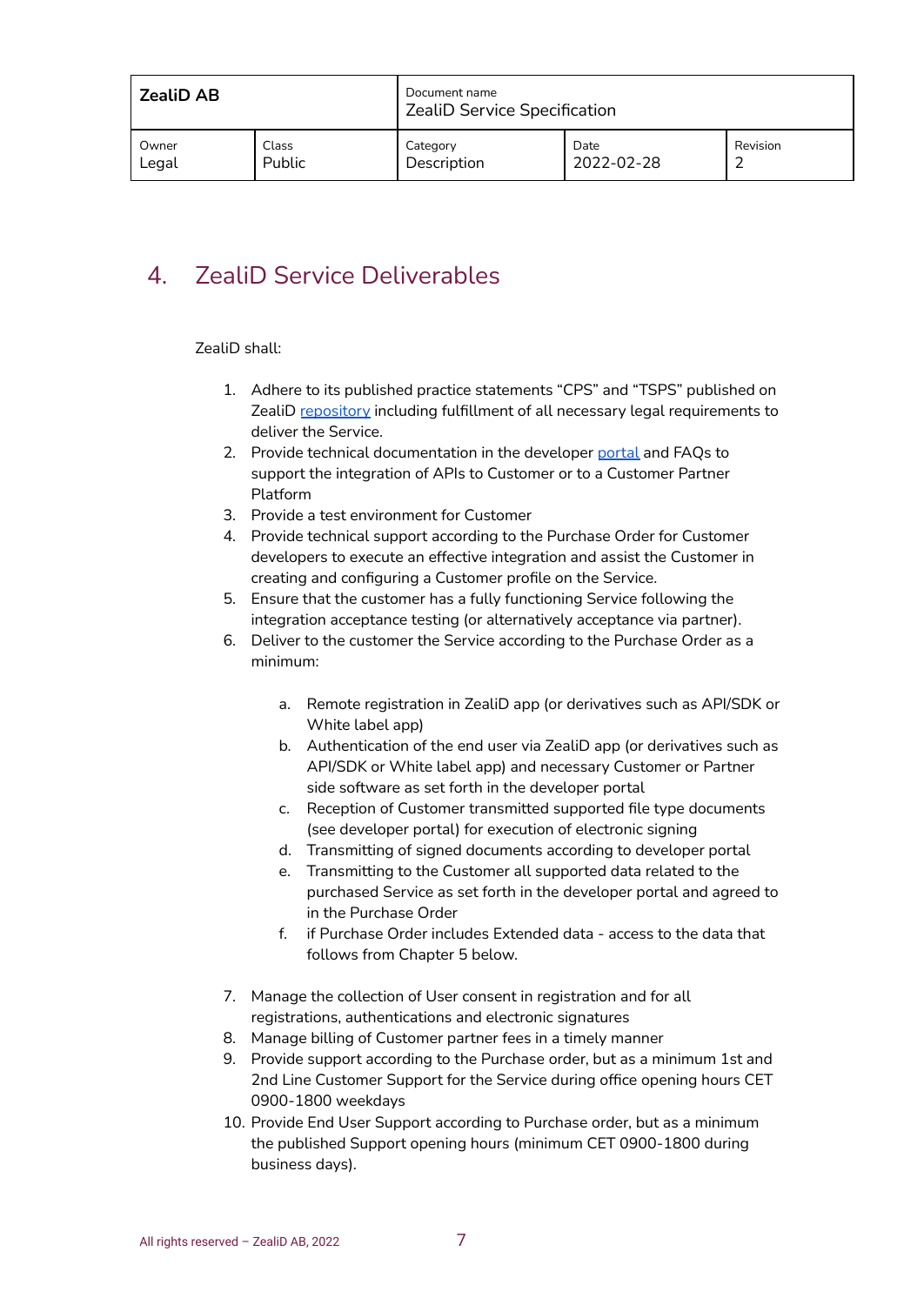| ZealiD AB |        | Document name<br>ZealiD Service Specification |            |          |
|-----------|--------|-----------------------------------------------|------------|----------|
| Owner     | Class  | Category                                      | Date       | Revision |
| Legal     | Public | Description                                   | 2022-02-28 |          |

- 11. Provide full reporting on transactions performed per Customer (and where applicable Partner Platforms).
- 12. Provide any other services stated in the Purchase order
- 13. Meet the requirements on service levels set forth in the Service Level Agreement.

## <span id="page-7-0"></span>5. ZealiD Data Deliverables

| <b>Service Scope</b>     | <b>QeS and AeS</b>                | <b>Extended Data</b> | Auth |  |
|--------------------------|-----------------------------------|----------------------|------|--|
| Name(s)                  | Yes                               | Yes                  | Yes  |  |
| Personal Identifier      | Yes (if present in Serial Number) |                      |      |  |
| <b>ID Document Copy</b>  | No.                               | Yes                  | No   |  |
| <b>Biometric Picture</b> | No.                               | Yes                  | No   |  |
| Address (if available)   | No.                               | Yes                  | No   |  |
| Document Expiration      | No.                               | Yes                  | No   |  |
| Document Number          | Yes (if present in Serial Number) |                      |      |  |

## <span id="page-7-1"></span>6. Customer Deliverables

Customer shall:

- 1. Adhere to duties of relying parties as set forth in published practice statements "CPS" and "TSPS" published on ZealiD [repository](https://www.zealid.com/en/repository)
- 2. Where applicable, prepare a swift integration project and resources plan and communicate this on an ongoing basis to ZealiD according to Purchase Order
- 3. Fully cooperate with ZealiD for managed implementation programs ordered via Purchase Order
- 4. Where applicable, setup and test environment and configure this environment as described on the ZealiD's service [developer](https://developer.zealid.com/) website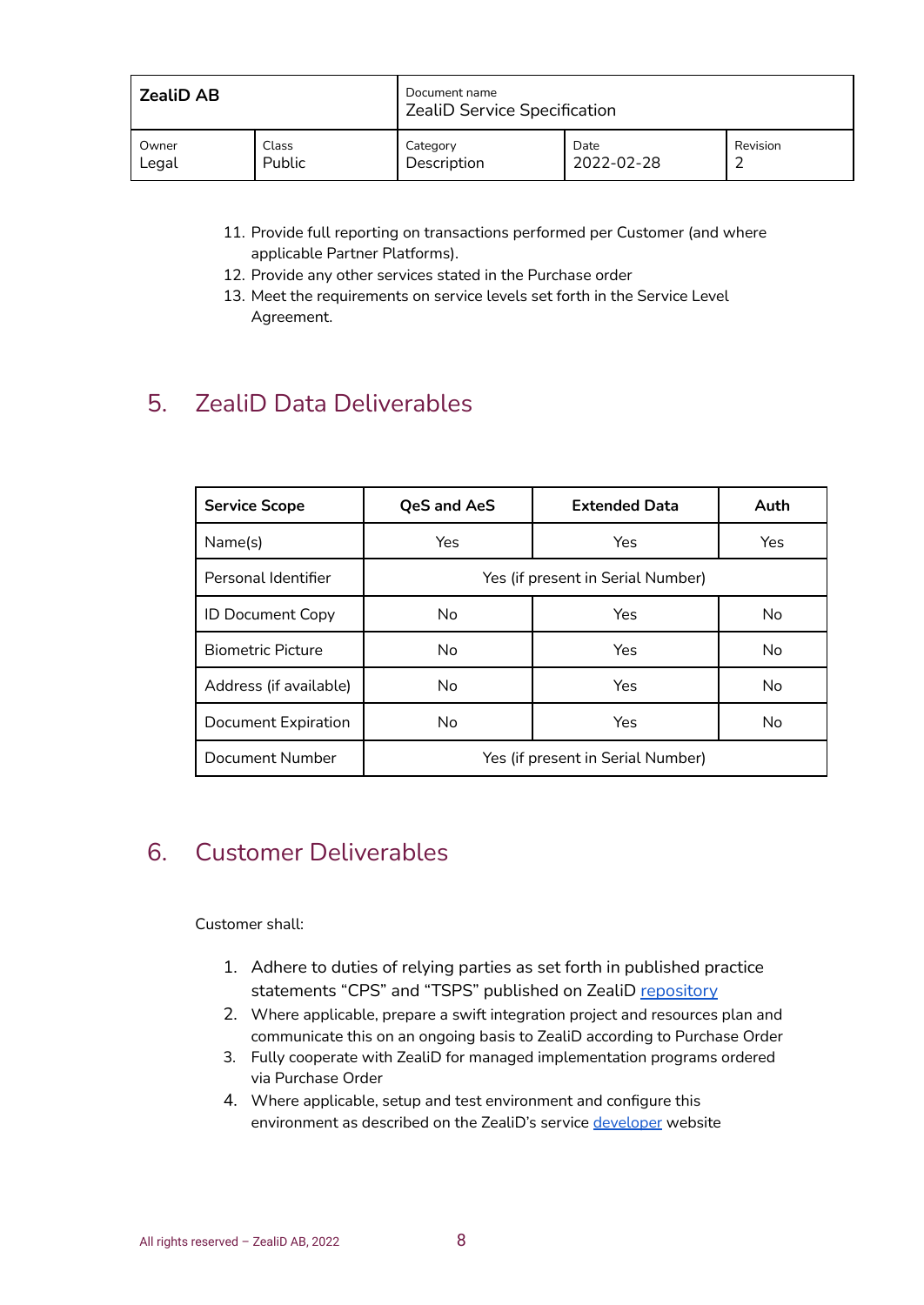| <b>ZealiD AB</b> |        | Document name<br><b>ZealiD Service Specification</b> |            |          |
|------------------|--------|------------------------------------------------------|------------|----------|
| Owner            | Class  | Category                                             | Date       | Revision |
| Legal            | Public | Description                                          | 2022-02-28 |          |

- 5. Configure and use the Service according to the Service integration guidelines (including where applicable any ZealiD Partner service being used) such that information security and personal data protection standards are met
- 6. Direct or via Partner, build, integrate and maintain to professional SLA standards the necessary data service(s) to:
	- a. Discover users
	- b. Transmit user identifiers for authentication
	- c. Receive authentication messages
	- d. Transmit documents or other file formats for electronic signing
	- e. Receive signed documents
	- f. Receive related personal data described by the Service
- 7. Fully comply with all applicable personal data legislation as controller when receiving personal data from ZealiD
- 8. Pay all fees agreed in the Purchase Order in a timely manner

#### <span id="page-8-0"></span>7. ZealiD Service Levels

ZealiD is operating it's services according to the working and SLAs that are defined as follows:

- Identity Operations working hours:
	- Weekdays: 0700-1900 CET
	- Weekends: Saturdays and Sundays 1100-1600 CET
- Customer User Support working hours:
	- Weekdays: 0700-1900 CET
	- Weekends: Currently unavailable
- Customer Support working hours:
	- Weekdays: 0900-1800 CET
	- Weekends: Currently unavailable
- Identity Operations SLAs:
	- Average time of processing a case 5 mins
- Customer User Support SLAs:
	- 80% of requests are answered within 20 seconds
- Customer Support SLA:
	- A request is answered within 24 hours since receipt
- ZealiD Signing and Authentication Service is available 24/7 with 99.5% annual availability
- Certificate Status Information is available 24/7 with 99.5% annual availability as defined in ZealiD CPS